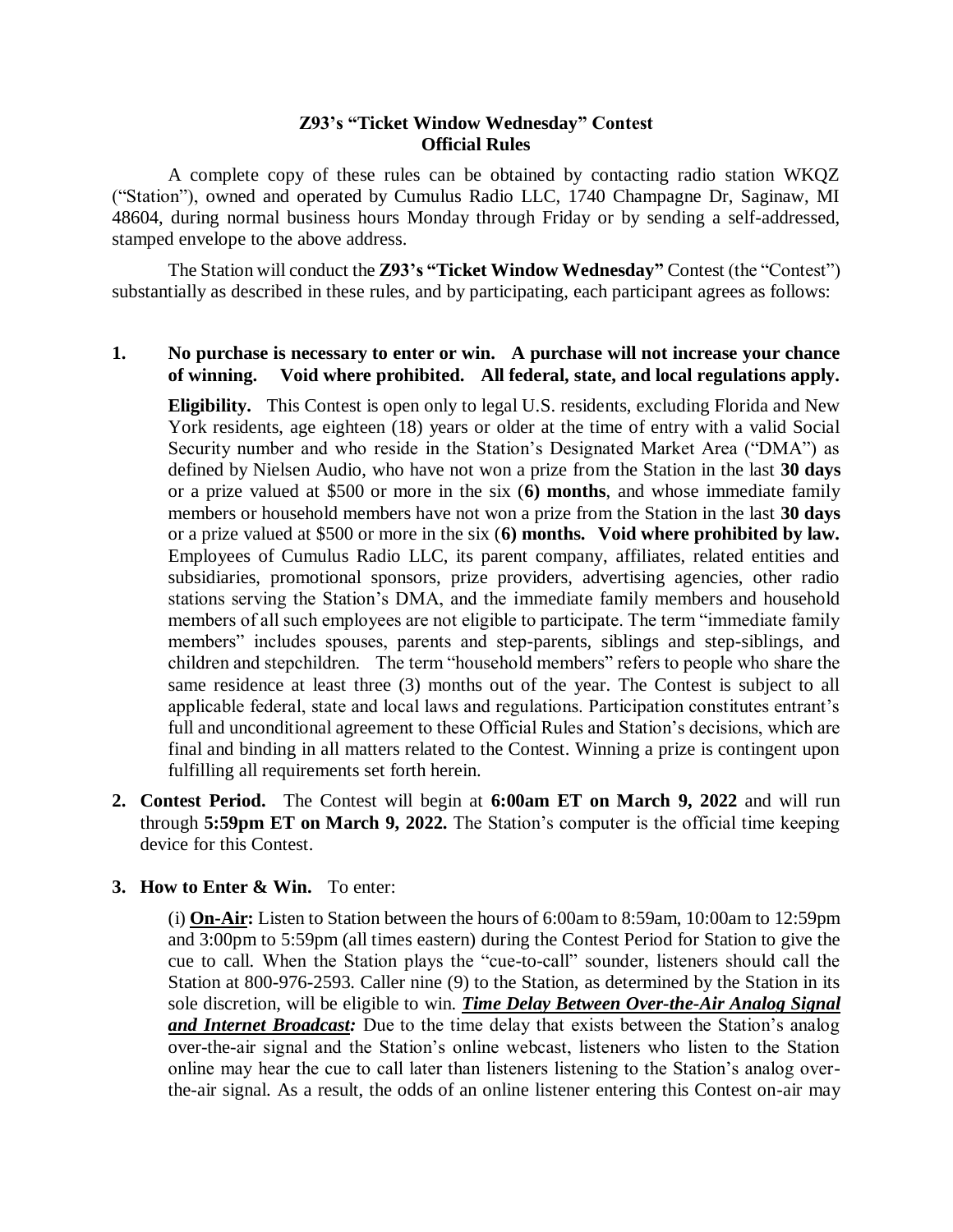be diminished. The winning entrant will be notified at the time of the call and may be contacted using the email address and/or telephone number provided with the entry and may be awarded the prize. Station's decisions as to the administration and operation of the Contest and the selection of the potential winner are final and binding in all matters related to the Contest. Failure to claim the prize within thirty (30) days of winning will result in disqualification and forfeiture of the prize.

- **4. Verification of Potential Winner.** THE ELIGIBILITY OF ALL POTENTIAL CONTEST WINNERS IS SUBJECT TO VERIFICATION BY STATION WHOSE DECISIONS ARE FINAL AND BINDING IN ALL MATTERS RELATED TO THE CONTEST. The potential winner must continue to comply with all terms and conditions of these Official Rules, and winning is contingent upon fulfilling all requirements. The potential winner may be notified by email and/or telephone call after the date of random drawing and/or winner determination. The potential winner will be required to sign and return to Station, within three (3) days of the date notice is sent, an affidavit of eligibility and a liability/publicity release (except where prohibited) in order to claim his/her prize, if applicable. A winner who returns the affidavit of eligibility and liability/publicity release will be deemed to have accepted the contest prize and thereafter will not be permitted to rescind their acceptance of the prize and/or return the prize. If a potential winner cannot be contacted, fails to sign and return the affidavit of eligibility and/or the liability/publicity release within the required time period (if applicable), or if the prize or prize notification is returned as undeliverable, potential winner forfeits prize. In the event that the potential winner of a prize is disqualified for any reason, Station may award the applicable prize to an alternate winner by random drawing from among all remaining eligible entries.
- **5. Prizes.** Up to five (5) Prizes will be awarded in this Contest. Each Prize is two (2) tickets to Alice in Chains at Pine Knob Music Theater on August 16, 2022. **ARV** Seventy Nine dollars **(\$79).** Total aggregate ARV of all Prizes awarded in this Contest is Three Hundred Ninety Five Dollars (\$395). Winner is responsible for all taxes associated with prize receipt and/or use. Odds of winning a Prize depend on a number of factors including the number of eligible entries received during the Contest Period and listeners participating at any given time.

There is no substitution, transfer, or cash equivalent for prizes, except that the Station may, at its sole discretion and to the extent permitted by law, substitute prizes of comparable value or cash. The prizes are expressly limited to the item(s) listed above and do not include taxes, gratuities or any other expenses. Any tickets and/or gift certificates/cards awarded as part of a prize will be subject to the terms and conditions set forth by the issuer and are valid only on the date(s) printed on the tickets or gift certificates/cards. Other restrictions may apply.

If winners are unable to use the Prize due to closures related to disease, epidemic, pandemic, quarantine, any acts of government, and/or any reason that is beyond the control of Sponsors, then no substitution shall be provided by Sponsors. Sponsors make no representation or warranty about the safety of redeeming the Prize in light of COVID-19. Any public location where people are present provides an inherent risk of exposure to COVID-19, and Sponsors cannot guarantee that any person will not be exposed during a visit to a public place. By accepting the Prize, winners acknowledge the risk of large group gatherings and/or public places and assume all risks of accepting the Prize, redeeming the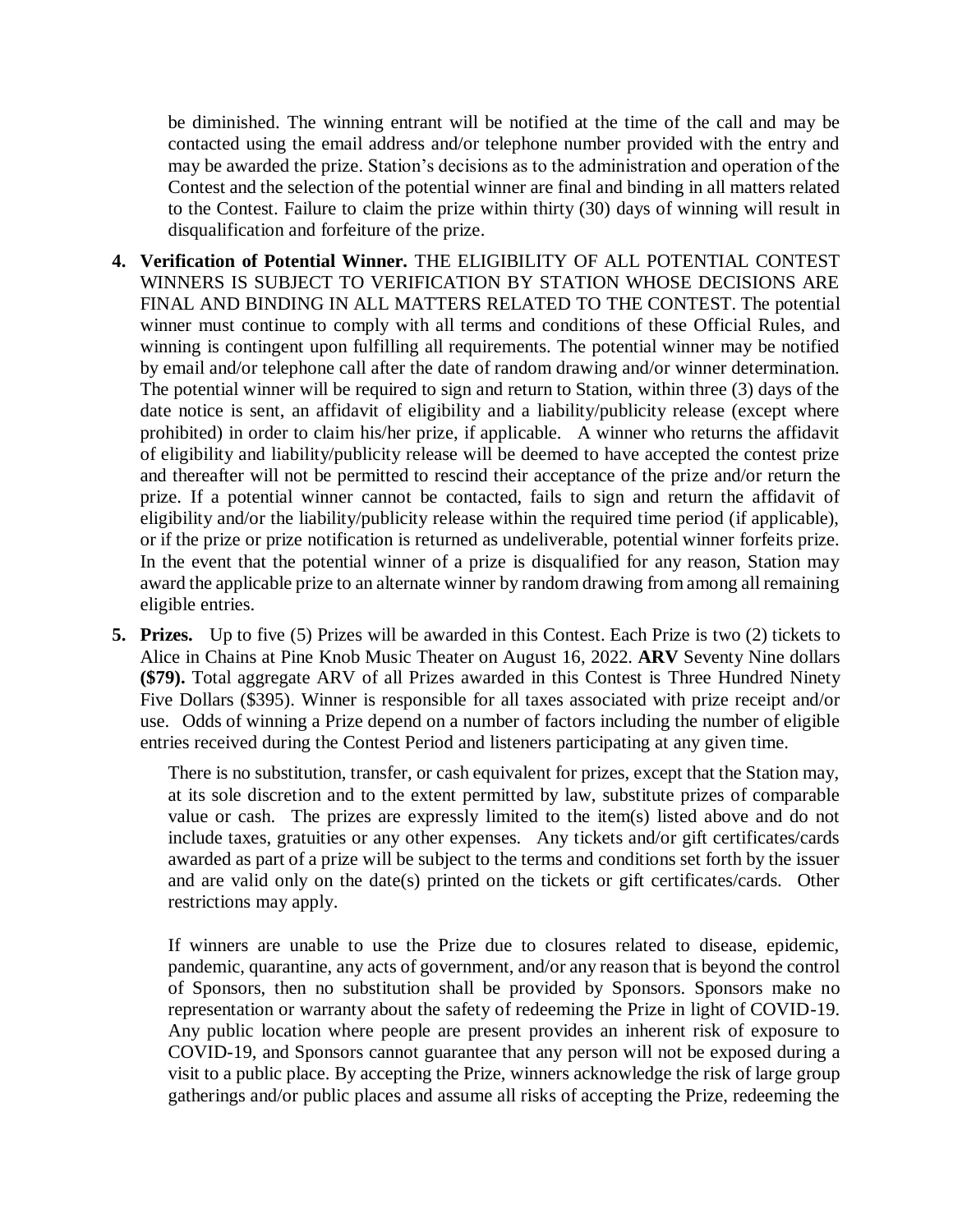Prize, and any other the risks associated with redeeming and using the Prize.

**For entry to the prize event(s), each event attendee may be required to show valid proof of vaccination against the COVID-19 virus and/or valid proof of a negative test for the COVID-19 virus within 72 hours (or such other time as the event organizers require) prior to the event(s).**

- **6. Entry Conditions and Release.** By entering, each participant agrees to: (a) comply with and be bound by these Official Rules and the decisions of the Station, which are binding and final in all matters relating to this Contest; (b) release and hold harmless Station, Cumulus Media Inc., and its subsidiaries, related and affiliated companies, participating sponsors, the prize suppliers and any other organizations responsible for sponsoring, fulfilling, administering, advertising or promoting the Contest, and each of their respective past and present officers, directors, employees, agents and representatives (collectively, the "Released Parties") from and against any and all claims, expenses, and liability, including but not limited to negligence and damages of any kind to persons and property, including but not limited to invasion of privacy (under appropriation, intrusion, public disclosure of private facts, false light in the public eye or other legal theory), defamation, slander, libel, violation of right of publicity, infringement of trademark, copyright or other intellectual property rights, property damage, or death or personal injury arising out of or relating to a participant's entry, creation of an entry or submission of an entry, participation in the Contest, acceptance or use or misuse of prize (including any travel or activity related thereto) and/or the broadcast, exploitation or use of entry; and (c) indemnify, defend and hold harmless the Released Parties from and against any and all claims, expenses, and liabilities (including reasonable attorneys' fees) arising out of or relating to an entrant's participation in the Contest and/or entrant's acceptance, use, non-use or misuse of the prize.
- **7. Publicity.** Except where prohibited, participation in the Contest constitutes winner's consent to use by the Station and its agent of winner's name, likeness, photograph, voice, opinions and/or biographical information (including hometown and state) for promotional purposes in any media, worldwide, without further payment or consideration, unless otherwise prohibited by law.
- **8. Taxes.** All State, Local, Federal and/or other taxes, duties, tariffs, title fees, licensing fees, or other fees for prizes awarded become the sole responsibility of the winner. All those who win a prize or prizes valued \$600 or more in any given year will be issued an IRS Form 1099 to report their winnings.
- **9. General Conditions.** Station reserves the right to cancel, suspend and/or modify the Contest, or any part of it, if any fraud, technical failures or any other factor beyond Station's reasonable control impairs the integrity or proper functioning of the Contest, as determined by Station in its sole discretion. Station reserves the right in its sole discretion to disqualify any individual it finds to be tampering with the entry process or the operation of the Contest or to be acting in violation of these Official Rules or acting in an unsportsmanlike or disruptive manner. Any attempt by any person to deliberately undermine the legitimate operation of the Contest may be a violation of criminal and civil law, and, should such an attempt be made, Station reserves the right to seek damages from any such person to the fullest extent permitted by law. Station's failure to enforce any term of these Official Rules shall not constitute a waiver of that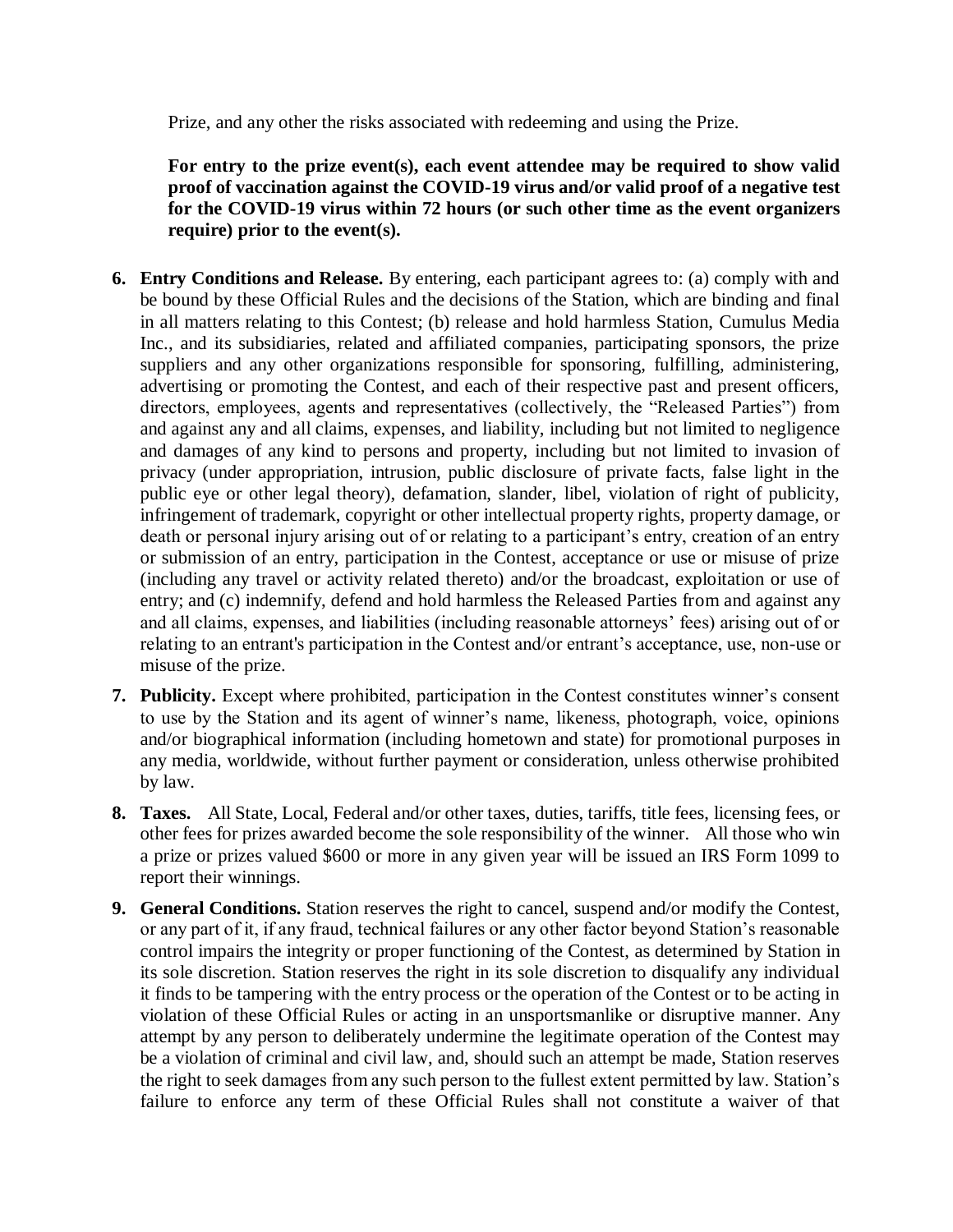provision.

- **10. Limitations of Liability.** The Released Parties are not responsible for: (1) any incorrect or inaccurate information, whether caused by Station, entrants, printing errors or by any of the equipment or programming associated with or utilized in the Contest; (2) technical failures of any kind, including but not limited to malfunctions, interruptions, or disconnections in phone lines or network hardware or software; (3) unauthorized human intervention in any part of the entry process or the Contest; (4) technical or human error which may occur in the administration of the Contest or the processing of entries; or (5) any injury or damage to persons or property which may be caused, directly or indirectly, in whole or in part, from entrant's participation in the Contest or receipt or use, non-use or misuse of any prize. No more than the stated number of prizes will be awarded. In event that a production, technical, programming or other error causes more than stated number of prizes as set forth in these Official Rules to be claimed, Station reserves the right to award only the stated number of prizes by a random drawing among all legitimate, unawarded, eligible prize claims.
- **11. Disputes.** Entrant agrees that: (i) any and all disputes, claims and causes of action arising out of or connected with this Contest, or any prizes awarded, shall be resolved individually, without resort to any form of class action; (ii) any and all disputes, claims and causes of action arising out of or connected with this Contest, or any prizes awarded, shall be resolved exclusively by the United States District Court or the appropriate state court located in the Station's listening area; (iii) any and all claims, judgments and awards shall be limited to actual out-of-pocket costs incurred, including costs associated with entering this Contest, but in no event attorneys' fees; and (iv) under no circumstances will entrant be permitted to obtain awards for, and entrant hereby waives all rights to claim punitive, incidental and consequential damages and any other damages, other than for actual out-of-pocket expenses, and any and all rights to have damages multiplied or otherwise increased. SOME JURISDICTIONS DO NOT ALLOW THE LIMITATIONS OR EXCLUSION OF LIABILITY FOR INCIDENTAL OR CONSEQUENTIAL DAMAGES, SO THE ABOVE MAY NOT APPLY TO YOU. All issues and questions concerning the construction, validity, interpretation and enforceability of these Official Rules, or the rights and obligations of entrant and Station in connection with the Contest, shall be governed by, and construed in accordance with, the laws of the state in which the Station is located, without giving effect to any choice of law or conflict of law rules (whether of the state in which the Station is located or any other jurisdiction), which would cause the application of the laws of any jurisdiction other than the state in which the Station is located.
- **12. Entrant's Personal Information.** Information collected from entrants is subject to Station's Privacy Policy, which is available on the Station's website under the "Privacy Policy" link. All entry blanks, forms, devices, and materials gathered during the course of entry, as well as all information contained therein, shall become the sole property of Station to be used, disposed of or destroyed in its sole discretion. Station is not responsible for any incorrect or inaccurate information entered by website users, and assumes no responsibility for any error, omission, interruption, deletion, defect, delay in operation or transmission, communications line failure, theft or destruction or unauthorized access to Station's website.
- **13. Contest Results.** A winners list may be obtained within thirty (30) days after the Contest